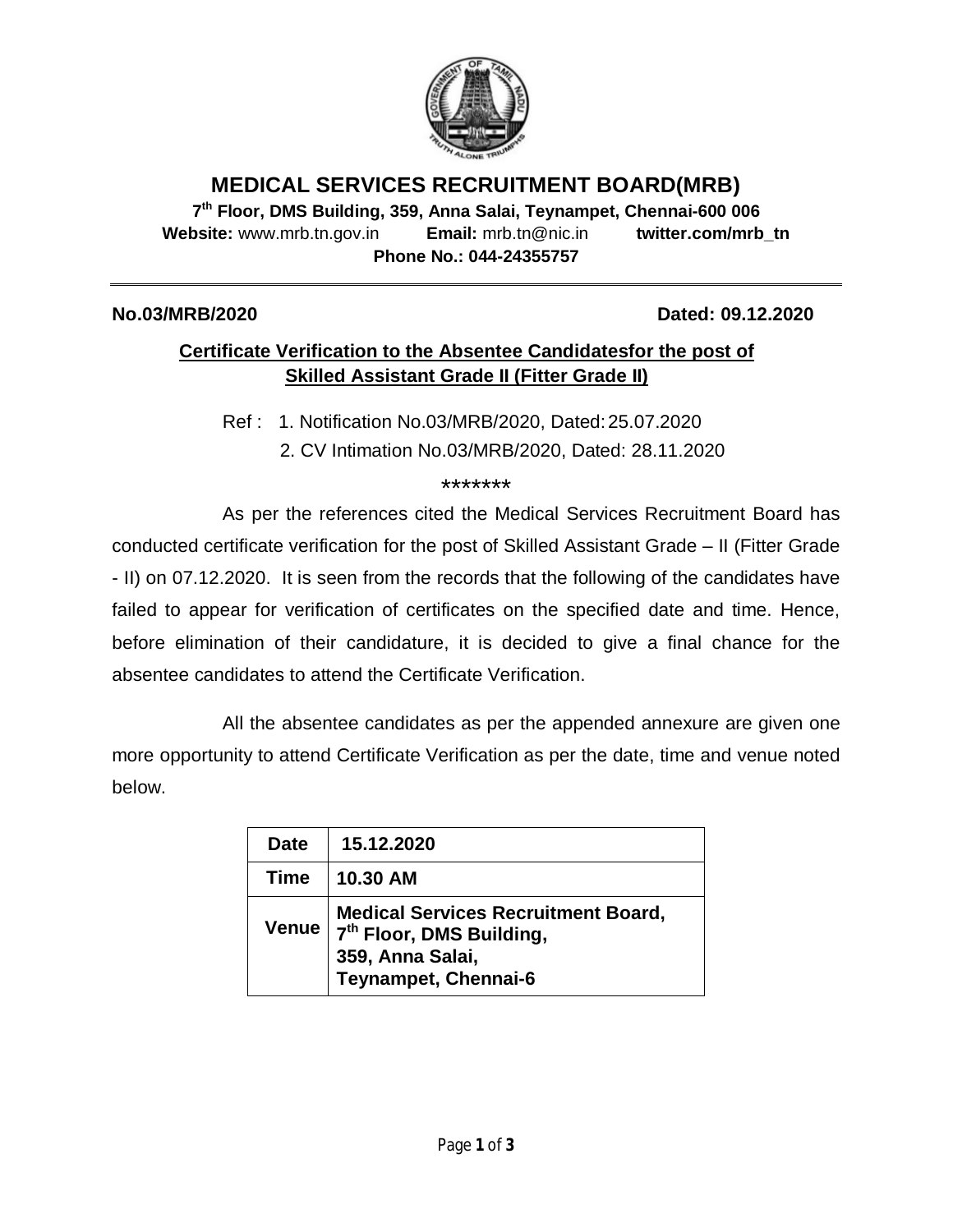# List of candidates absent for certificate verification conducted on 07.12.2020

| S.NO.          | <b>MRB NO.</b> | <b>APPLICATION NO.</b> | <b>NAME</b>               | D.O.B.     |
|----------------|----------------|------------------------|---------------------------|------------|
| 1              | $\mathbf{1}$   | 305414                 | <b>KATHIRAVAN A</b>       | 07.06.1968 |
| $\overline{2}$ | $\overline{2}$ | 305298                 | DIVIYA M                  | 22.06.1990 |
| 3              | $\overline{4}$ | 304327                 | <b>MUTHUKUMAR P</b>       | 27.12.1993 |
| 4              | 5              | 304123                 | <b>KIRITHIKA K</b>        | 08.04.2001 |
| 5              | 8              | 304813                 | <b>HEARTILEENA MARY A</b> | 30.05.2002 |
| 6              | 9              | 300904                 | <b>KRISHNAKUMAR M</b>     | 08.09.2001 |
| $\overline{7}$ | 14             | 304187                 | SELVAKUMAR YOVAN ASIR D   | 03.05.1982 |
| 8              | 19             | 300612                 | SIVARANJANI ELANGOVAN     | 28.04.1995 |
| 9              | 21             | 300087                 | <b>BAKKIYARAJ D</b>       | 19.05.1994 |
| 10             | 23             | 305059                 | MADHIVATHANI C            | 02.02.1990 |
| 11             | 24             | 304929                 | <b>KATHIRAVAN R</b>       | 03.06.1979 |
| 12             | 26             | 304323                 | <b>MANICKADEVI K</b>      | 27.04.1984 |
| 13             | 27             | 305369                 | PRAKASH M                 | 09.07.1988 |
| 14             | 33             | 305057                 | <b>SENTHIL A</b>          | 25.06.1987 |
| 15             | 36             | 300789                 | <b>RAJAPPA S</b>          | 15.06.1981 |
| 16             | 38             | 301538                 | YUVARAJ N                 | 26.06.1983 |
| 17             | 40             | 304710                 | JAMAL MYTHEEN HUSSAN M    | 11.09.1993 |
| 18             | 44             | 301775                 | <b>KANNADASAN V</b>       | 10.06.1983 |
| 19             | 53             | 303224                 | <b>VELLAICHAMY P</b>      | 29.01.2000 |
| 20             | 55             | 303424                 | <b>SARAVANAN R</b>        | 31.10.1996 |
| 21             | 57             | 304132                 | THENMOZHI T               | 20.02.1988 |
| 22             | 58             | 303741                 | <b>VANITHA N</b>          | 28.06.1983 |
| 23             | 62             | 304228                 | SIVANANTHAM A             | 02.06.1985 |
| 24             | 65             | 303251                 | <b>BALAJIN</b>            | 20.04.1984 |
| 25             | 71             | 303517                 | <b>GANESAN KN</b>         | 15.06.1971 |
| 26             | 72             | 305242                 | <b>VIJAYAKUMAR R</b>      | 22.06.1990 |
| 27             | 74             | 302338                 | <b>MANICKAM K</b>         | 16.04.1986 |
| 28             | 75             | 302560                 | SIVA G                    | 09.05.1986 |
| 29             | 77             | 304257                 | <b>VELUSAMY S</b>         | 01.06.1983 |
| 30             | 85             | 302606                 | <b>T.AROCKIADOSS T</b>    | 17.01.1970 |